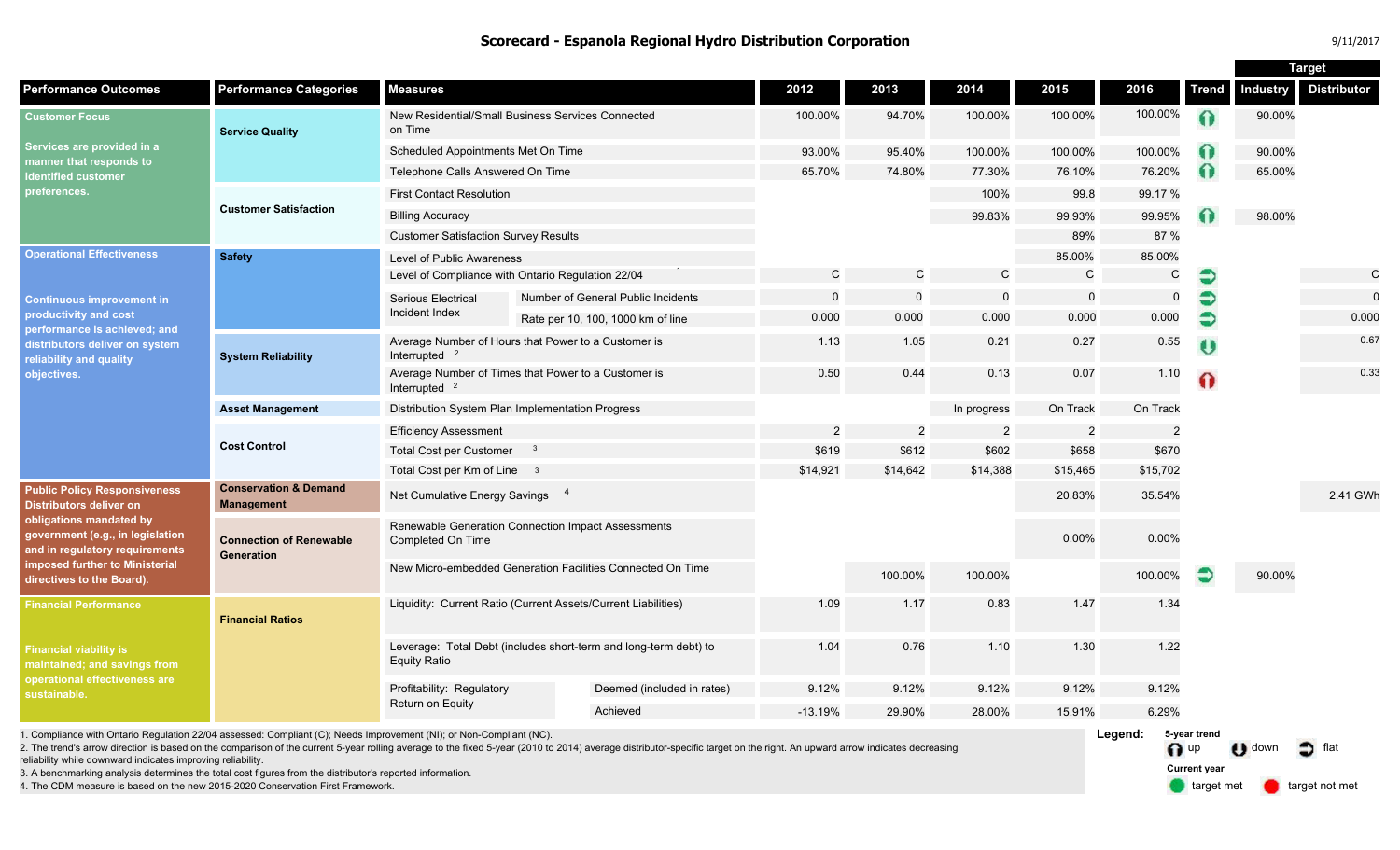# Appendix A – 2016 Scorecard Management Discussion and Analysis ("2016 Scorecard MD&A")

The link below provides a document titled "Scorecard - Performance Measure Descriptions" that has the technical definition, plain language description and how the measure may be compared for each of the Scorecard's measures in the 2016 Scorecard MD&A: http://www.ontarioenergyboard.ca/OEB/\_Documents/scorecard/Scorecard\_Performance\_Measure\_Descriptions.pdf

### Scorecard MD&A General Overview -

In 2016 Espanola Regional Hydro Distribution Inc. (ERH) met all prescribed targets with the exception of one which was the Average Number of Times that Power to a Customer is interrupted.

ERH continued with strong performance in most of the Customer Focus, Operational Effectiveness and Public Policy Responsiveness areas of our scorecard. This has generally been reflected in maintaining our good customer satisfaction measure results.

### Service Quality

#### •New Residential/Small Business Services Connected on Time

In 2016, ERH connected 14 eligible low-voltage residential and small business customers (connections under 750 volts) to its distribution system, with 100% of these connections completed within the five-day timeline prescribed by the Ontario Energy Board (OEB).

#### •Scheduled Appointments Met On Time

In 2016, ERH scheduled 37 appointments with customers to complete customer requested work (e.g. meter installs/removals, service disconnects/reconnects, meter locates etc.). ERH exceeded the OEB target of 90% by meeting this performance measure 100% of the time.

#### •Telephone Calls Answered On Time

In 2016, ERH's Customer Care Department received 4,235 calls from its customers, 244 more calls than the previous year. Of those calls, a Customer Care Representative answered the call in 30 seconds or less, 76.20% of the time. This was a slight increase over 2015's score even though ERH saw an increase in call volume in 2016. This result exceeds the OEB mandated 65% target for timely call response. ERH will continue to monitor this performance measure to further identify opportunities for improvement.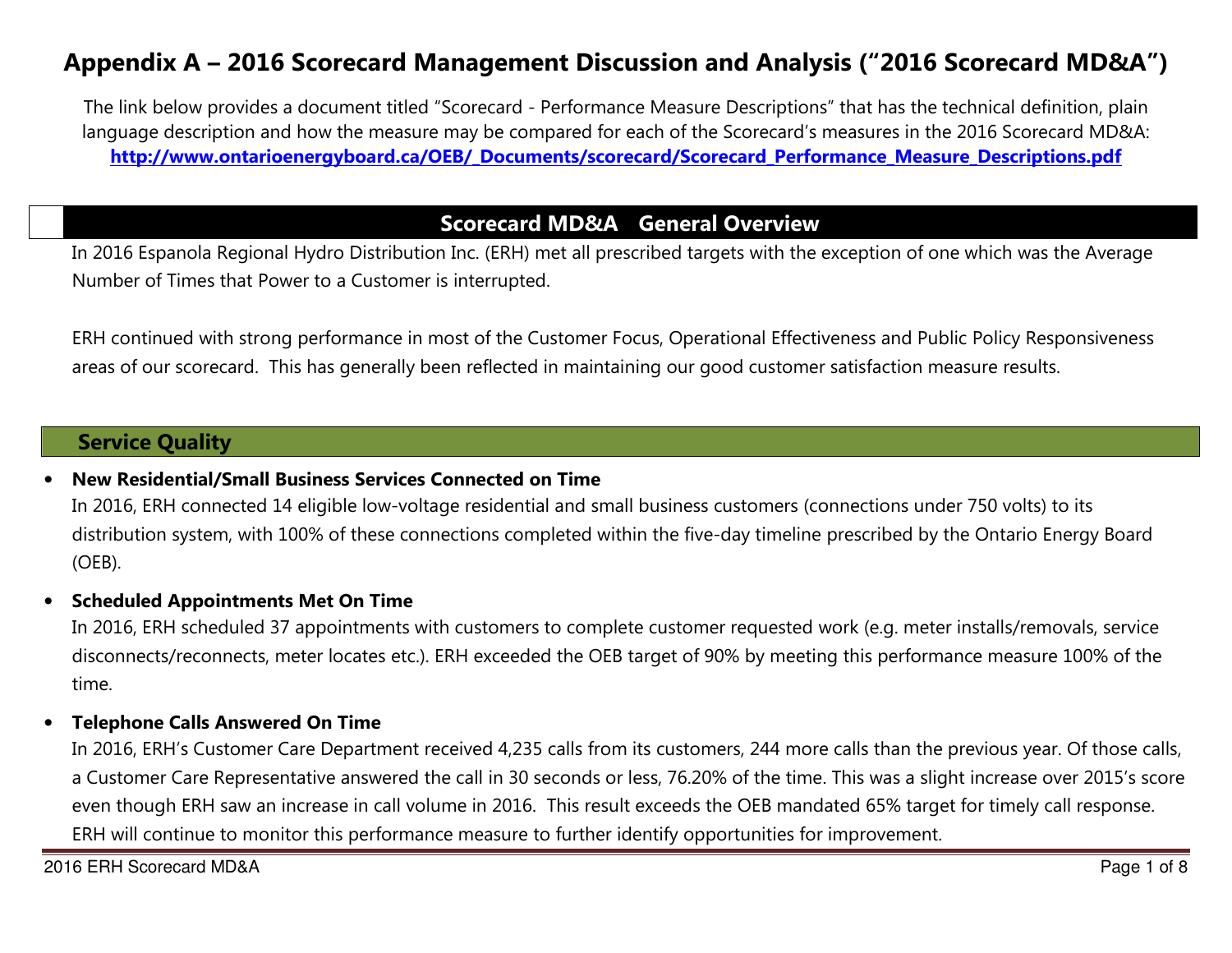## Customer Satisfaction

#### •First Contact Resolution

First Contact Resolution can be measured in a variety of ways and further regulatory guidance is necessary in order to achieve meaningful comparable information across electricity distributors. ERH's First Contact Resolution was measured by tracking the number of electric related calls which were escalated to a Supervisor/Manager and a Senior Customer Care Representative. This was accomplished by creating two specific call types in our Customer Information System (CIS) which would then be queried to provide the number of customer concerns which were escalated. To establish the number of calls which were handled without escalation, the total number of calls which were escalated to a higher level of management were subtracted from the total number of calls received.

In 2016, ERH had 4,235 calls, of which, 35 contacts were escalated to a higher level of management. This resulted in a First Contact Resolution percentage of 99.17%.

#### •Billing Accuracy

ERH issued approximately 40,000 bills for the period from January 1, 2016 – December 31, 2016 and achieved an accuracy of 99.95%. This compares favorably to the prescribed OEB target of 98%. ERH continues to monitor its billing accuracy results and processes to identify opportunities for improvement.

#### •Customer Satisfaction Survey Results

ERH engaged the UtilityPulse Division of Simul Corporation to conduct our 2016 customer satisfaction survey. The UtilityPulse Electric Utility Survey is on its 19th year of annual surveys and is used by a number of Ontario distributors. The final report on our customer satisfaction survey was received in March 2017 and ERH received a Customer Satisfaction score of 87% (post survey result) down a bit from our last survey at 89%. The survey asked customers questions on a wide range of topics, including: overall satisfaction with reliability, customer service, outages, billing and corporate image. The survey provides a totalized UtilityPulse Report Card grade score that combines the 3 areas of Customer Care, Company Image and Management Operations to reflect a broader measure of our performance from our customer's perspective. We are proud to have maintained an "A" grade which is above the Ontario benchmark survey that had a grade of "B".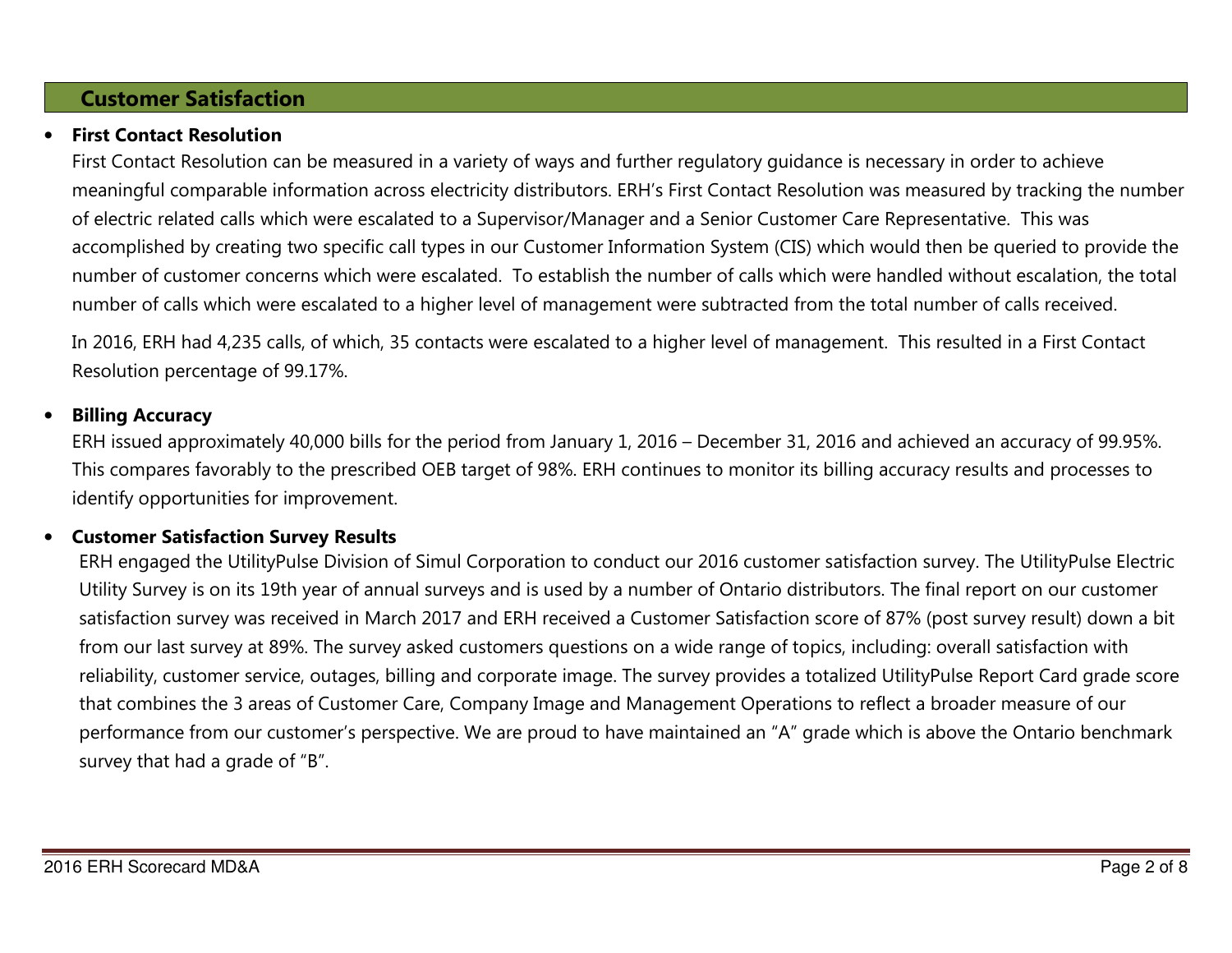# Safety

#### •Public Safety

The Public Safety measure was introduced by the OEB in 2015 and focuses on the safety of the distribution system from a customer's point of view. The Electrical Safety Authority (ESA) provides an assessment as it pertains to Component B – Compliance with Ontario Regulation 22/04 and Component C – Serious Electrical Incident Index.

#### oComponent A – Public Awareness of Electrical Safety.

ERH is committed to continually improving public awareness of electrical safety. In that spirit, ERH participated in a public electrical safety awareness survey in 2015. The purpose of the survey was to provide a benchmark level regarding the public's electrical safety awareness of key electrical safety concepts, and to identify opportunities where additional education and outreach may be required.

Results of the survey were analyzed in 2016 for opportunities to improve existing customer care processes and identify any public safety communication needs. ERH is pleased to report it received an index score of 85% on the 2015 survey and has budgeted to resurvey the customer base for 2017.

#### oComponent B – Compliance with Ontario Regulation 22/04

Ontario Regulation 22/04 establishes objective based electrical safety requirements for the design, construction and maintenance of electrical distribution systems owned by licensed distributors. Specifically, the regulation requires the approval of equipment, plans, and specifications, and the inspection of construction before they are put in service.

Component B is comprised of an External Audit, a Declaration of Compliance, Due Diligence Inspections, Public Safety Concerns, and Compliance Investigations. All these elements are evaluated as a whole to determine the status of compliance. Over the past seven years, ERH was found to be compliant with Ontario Regulation 22/04 (Electrical Distribution Safety). ERH attributes this continued success to our strong commitment to safety, and adherence to company policies and procedures.

#### oComponent C – Serious Electrical Incident Index

ERH had no serious electrical incidents to report for 2016. The utility has not had a serious electrical incident to report in the last five years. For 2016 the results are zero incidents with a rate of 0.0 per 100 km of line.

ERH remains strongly committed to both the safety of staff and the general public. ERH regularly provides its customers with electrical safety information via its website and bill inserts. Additionally, ERH has made significant maintenance and capital infrastructure investments in the past several years to enhance system safety and reliability.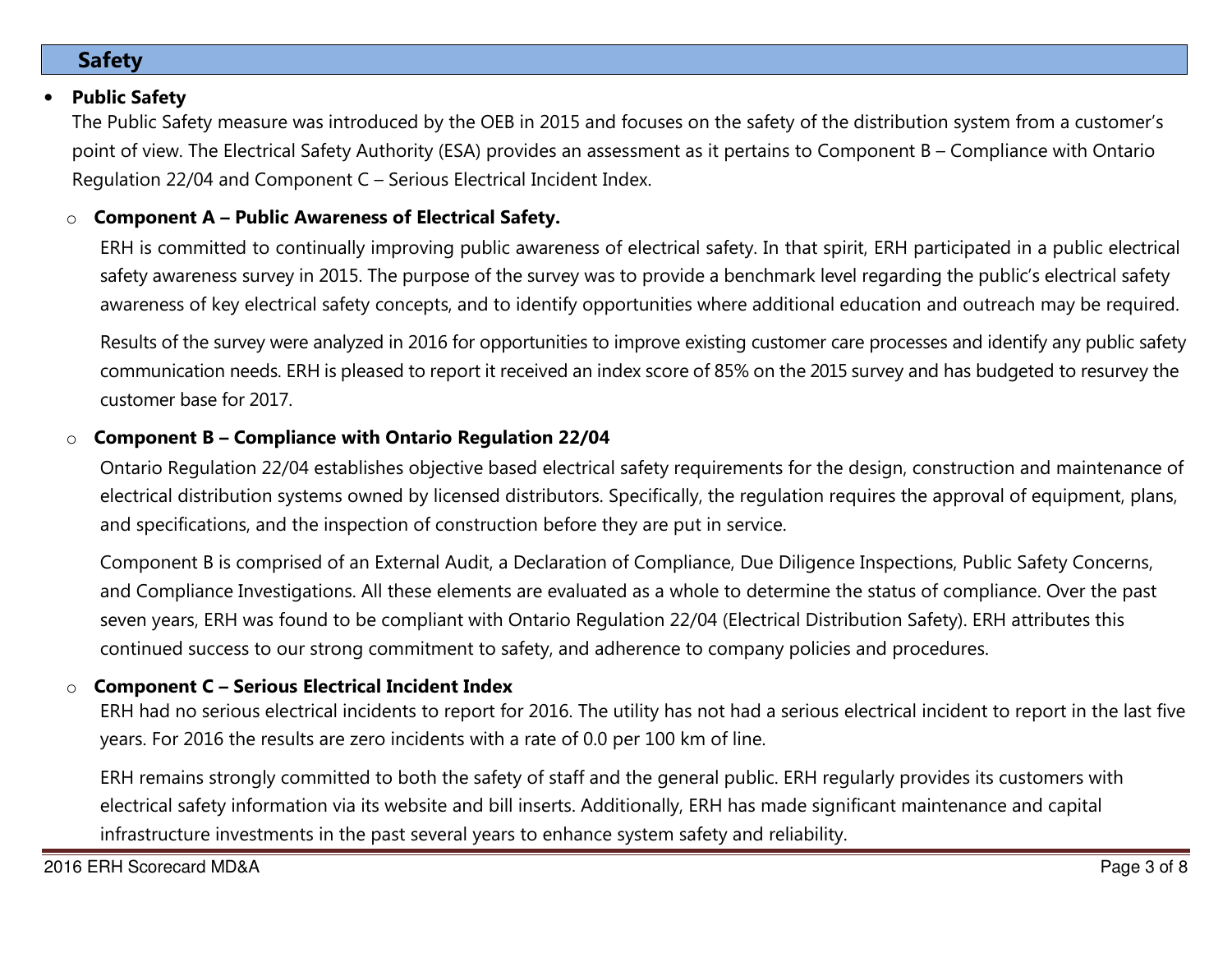### System Reliability

A key change for 2016, as required by the OEB, is the revised reporting of reliability data with respect to Major Events. Specifically the change serves to adjust the reliability data to remove the impact of Major Events. Additionally, distributors are required to report criteria to monitor the distributor's performance related to the Major Event.

The 2016 Scorecard system reliability data, excludes both Loss of Supply and Major Events. The adjusted reliability measures capture interruptions caused by circumstances within the distributor's control and are published in the 2016 scorecard.

A "Major Event" is defined as an event that is beyond the control of the distributor and is; unforeseeable, unpredictable, unpreventable, or unavoidable. Such events disrupt normal business operations and occur so infrequently that it would be uneconomical to take them into account when designing and operating the distribution system. Such events cause exceptional and/or extensive damage to assets, take significantly longer than usual to repair, and affect a substantial number of customers.

#### •Average Number of Hours that Power to a Customer is Interrupted

The System Average Interruption Duration Index (SAIDI) of 0.55 in 2016 was below the target of 0.67. There are ongoing efforts to continue improving system reliability, including replacing aging infrastructure and improving vegetation management.

#### •Average Number of Times that Power to a Customer is Interrupted

The System Average Interruption Frequency Index (SAIFI) of 1.10 in 2016 was above the target of 0.33. Consistent with SAIDI, there are ongoing efforts to improve reliability, including replacing aging infrastructure and improving vegetation management.

### Asset Management

#### •Distribution System Plan Implementation Progress

Although Espanola Regional Hydro has employed some degree of distribution system planning for several years, the OEB has instituted a mandatory requirement for this activity provincially, along with associated performance measures, beginning in 2013. ERH expects that implementation of this standardized approach will allow it to strengthen its commitment to responsible long-term planning and sustainable asset management and to align our objectives with those of the OEB ultimately maximizing benefit to our ratepayers.

All distributors are required to file a Distribution System Plan (DSP) when filing a cost of service application for the rebasing of their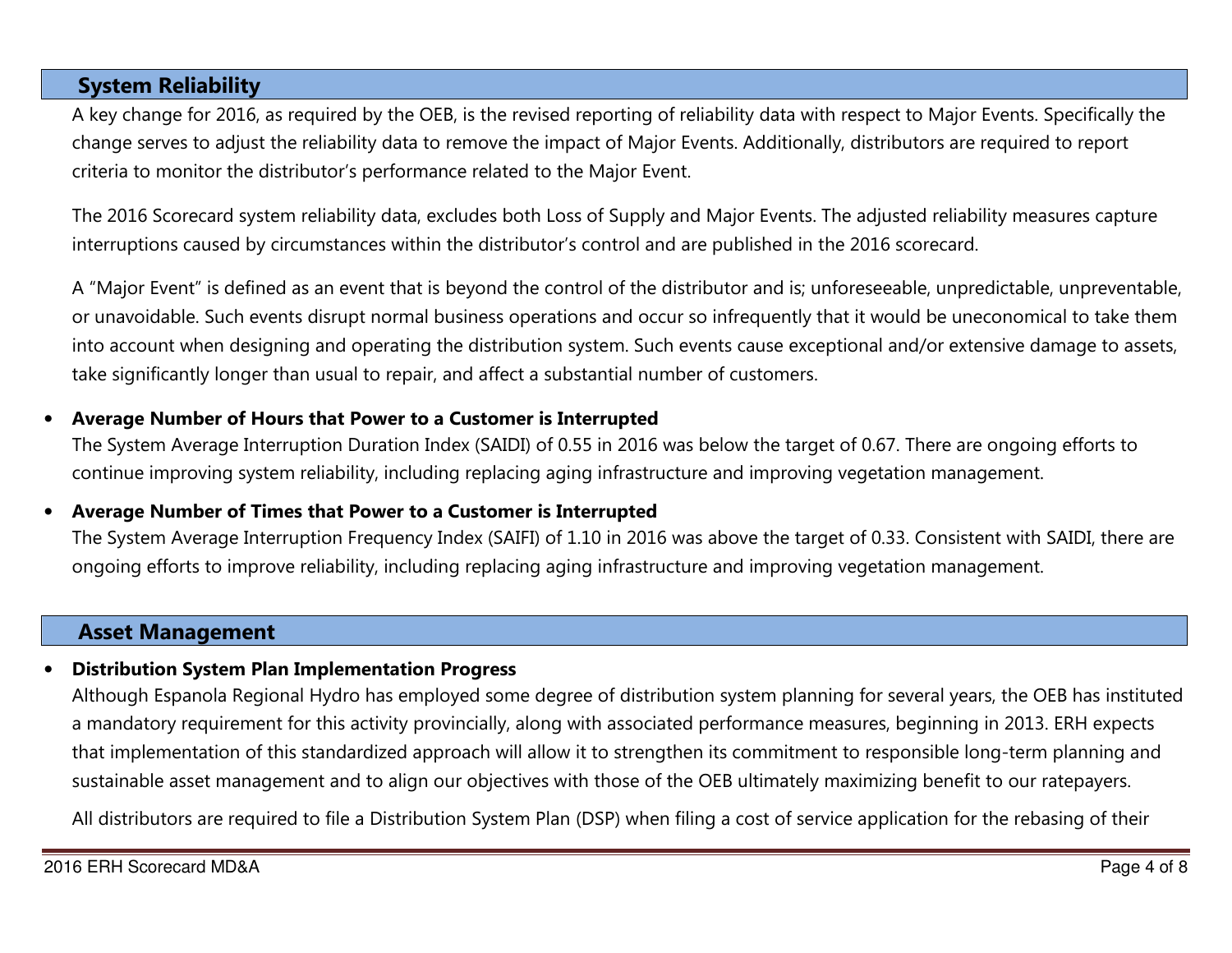rates. ERH is presently engaged in expanding its existing distribution system planning to create a formal DSP that meets all OEB requirements. The new plan will be accompanied by performance measures and once completed will be filed with ERH's next OEB rate application.

### Cost Control

#### •Efficiency Assessment

The total costs for Ontario local electricity distribution companies are evaluated by the Pacific Economics Group LLC (PEG) on behalf of the OEB to produce a single efficiency ranking. The PEG econometrics model attempts to standardizes costs to facilitate more accurate cost comparisons among distributors by accounting for differences such as number of customers, treatment of high and low voltage costs, kWh deliveries, capacity, customer growth, length of lines, etc. All Ontario electricity distributors are divided into five groups based on the magnitude of the difference between their respective individual actual costs versus the PEG model predicted costs. The following table summarizes the distribution of all distributors across the 5 groupings for 2016.

| Group | <b>Demarcation Points for Relative Cost Performance</b> | <b>Group Ranking</b>  | # of Ontario LDCs in Group |
|-------|---------------------------------------------------------|-----------------------|----------------------------|
|       | Actual costs are 25% or more below predicted costs      | <b>Most Efficient</b> | 6                          |
|       | Actual costs are 10% to 25% below predicted costs       | More Efficient        | 14                         |
|       | Actual costs are within +/-10% of predicted costs       | Average Efficiency    | 32                         |
| 4     | Actual costs are 10% to 25% above predicted costs       | Less Efficient        | 13                         |
|       | Actual costs are 25% or more above predicted costs      | Least Efficient       |                            |

In 2016, for the fifth year in a row, ERH was placed in Group 2, where a Group 2 distributor is defined as having actual costs between 10% and 25% below predicted costs under the PEG model. ERH's efficiency performance based on the PEG model was under the predicted costs by 20.9% in 2016 compared to 20.4% in 2015.

#### •Total Cost per Customer

Total cost per customer is calculated as the sum of ERH's capital and operating costs, including certain adjustments to make the costs more comparable between distributors (i.e. under the PEG econometrics model) and dividing this cost figure by the total number of customers that ERH serves. The cost performance result for 2016 is \$670 per customer which is a 1.82% increase over 2015.

Overall, ERH's Total Cost per Customer has increased on average by 2.1% per annum over the period 2012 through 2016. ERH will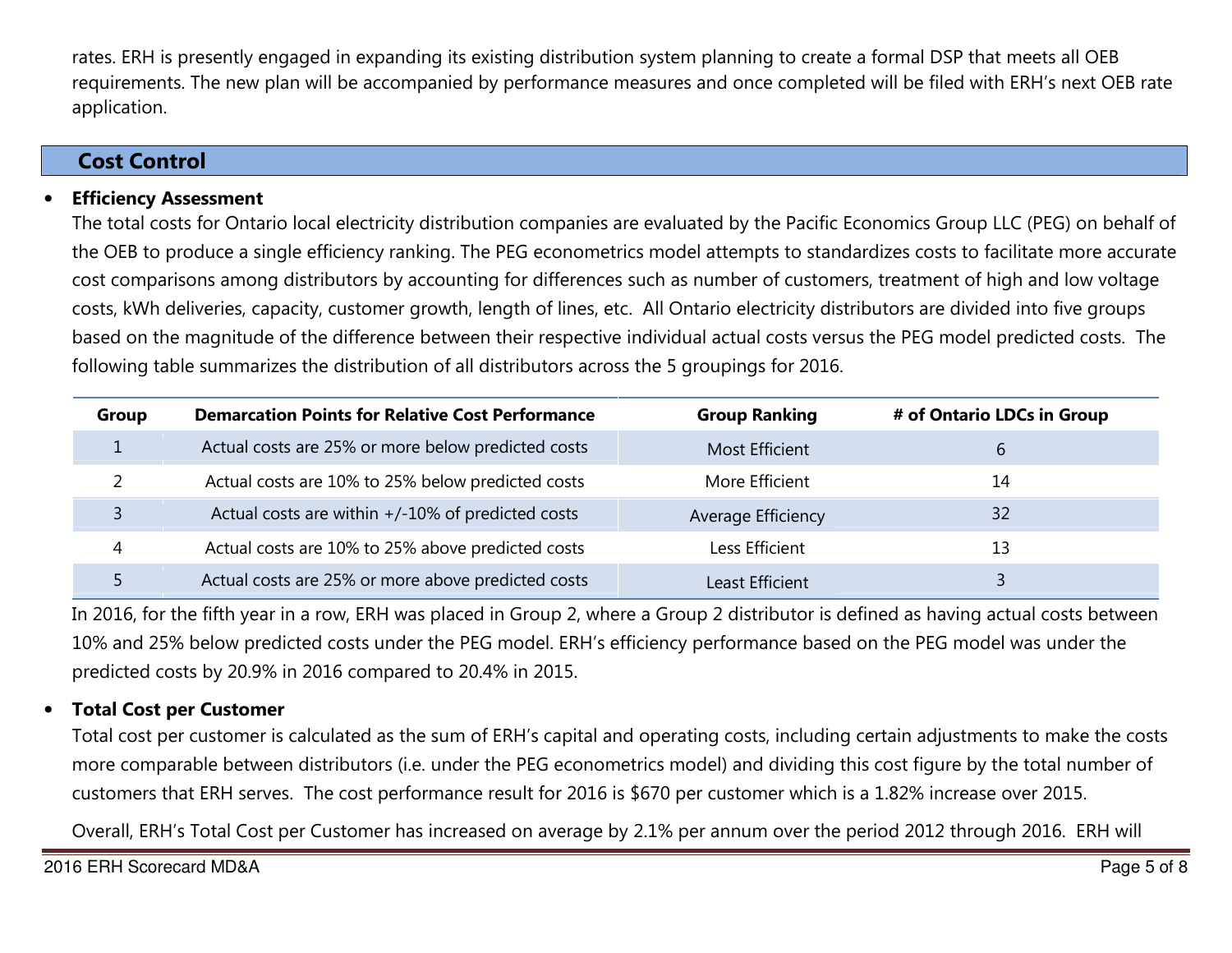continue to replace distribution assets proactively in a manner that balances system risks and customer rate impacts. Customer engagement initiatives that commenced in 2015 will continue in order to ensure customers have an opportunity to share their viewpoint on ERH's capital spending plans.

#### •Total Cost per Km of Line

This measure uses the same total cost that is used in the Cost per Customer calculation above. The Total Cost is divided by the kilometers of line that the company operates to serve its customers. ERH's 2016 rate is \$15,702 per Km of line, a 1.53% increase over 2015.

ERH continues to experience a low level of growth in its total kilometers of lines due to a low annual customer growth rate. Such a low growth rate has reduced the ability to fund capital renewal and increasing operating costs through customer growth. As a result, total cost per Km of line has increased an average of 1.35% since 2012 with the increase in capital and operating costs.

### Conservation & Demand Management

#### •Net Cumulative Energy Savings

ERH is committed to helping its customers understand their energy usage by offering programs that enable them to become more energy efficient. ERH has a conservation target of 2.4 Gigawatt hours by the end of 2020. Results for 2016 show progress of 36% towards that target. This achievement was made possible by the strong participation by local customers participating in the retrofit program. Residential customers also participated in saveONenergy coupon events opting to replace lights in their homes to more energy efficient ones, as well purchasing other energy efficient equipment.

ERH remains committed to providing its customers with cost effective conservation programs to help them save electricity and lower their electricity bills. ERH will continue to innovate new ways to promote and support customers in reducing their consumption today and for the future.

As a member of CustomerFirst, ERH is part of a joint Conservation (CDM) Plan that has been approved by the IESO. The joint plan will achieve 141,877 MWh of savings which is equal to the combined targets that were allocated to each CustomerFirst member under the new framework. Through the CustomerFirst joint CDM Plan, ERH will continue to work collaboratively with the other CustomerFirst utilities to find efficiencies and reduce costs. The group will be sharing resources and working together in all areas of CDM including sales, marketing, customer and project support to provide value to ratepayers.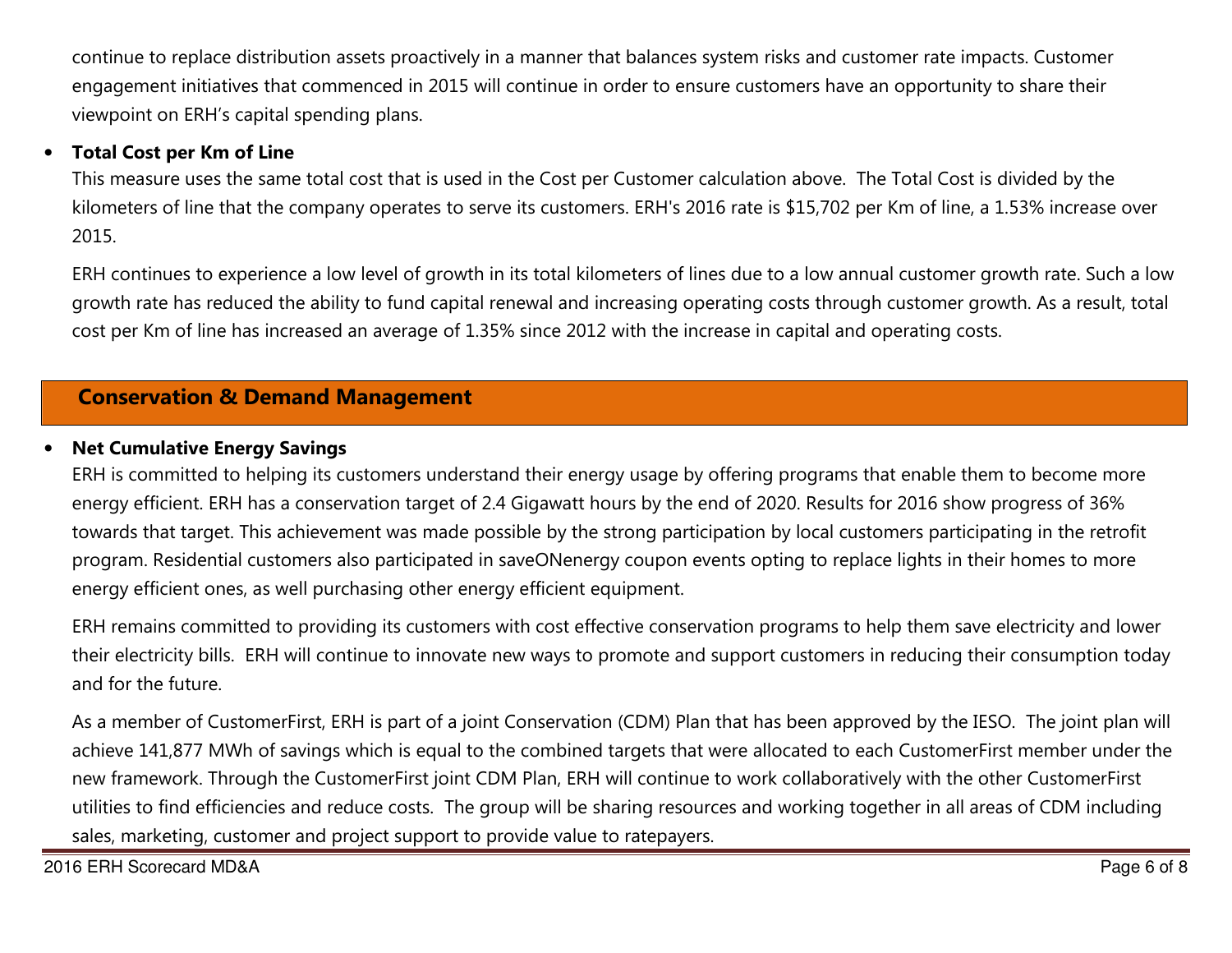### Connection of Renewable Generation

#### •Renewable Generation Connection Impact Assessments Completed on Time

Electricity distributors are required to conduct Connection Impact Assessments (CIAs) within 60 days of receiving authorization for their project from the Electrical Safety Authority.

For 2016, there was one request received for a CIA which was not completed within the prescribed timelines.

ERH conducted a review of this particular FIT application and has revised its processes to ensure they are streamlined and efficient.

#### •New Micro-embedded Generation Facilities Connected On Time

In 2016, interest in the micoFIT program was less than in previous years. Espanola Regional Hydro only received one application and connected within the prescribed time frame of five business days representing a performance score of 100%. The minimum acceptable performance level for this measure is 90%. Outside of the micoFIT program, no applications for net metering (load displacement) installations were received.

### Financial Ratios

#### •Liquidity: Current Ratio (Current Assets/Current Liabilities)

As an indicator of financial health, a current ratio that is greater than 1 is considered good as it indicates that the company can pay its short term debts and financial obligations. Companies with a ratio of greater than 1 are often referred to as being "liquid". The higher the number, the more "liquid" and the larger the margin of safety to cover the company's short-term debts and financial obligations.

ERH's current ratio decreased from 1.47 in 2015 to 1.34 in 2016 which is still above 1.

#### •Leverage: Total Debt (includes short-term and long-term debt) to Equity Ratio

The OEB uses a deemed capital structure of 60% debt, 40% equity for electricity distributors when establishing rates. This deemed capital mix is equal to a debt to equity ratio of 1.5 (60/40). A debt to equity ratio of more than 1.5 indicates that a distributor is more highly levered than the deemed capital structure. A high debt to equity ratio may indicate that an electricity distributor may have difficulty generating sufficient cash flows to make its debt payments. A debt to equity ratio of less than 1.5 indicates that the distributor is less levered than the deemed capital structure. A low debt to equity ratio may indicate that an electricity distributor is not taking advantage of the increased profits that financial leverage may bring.